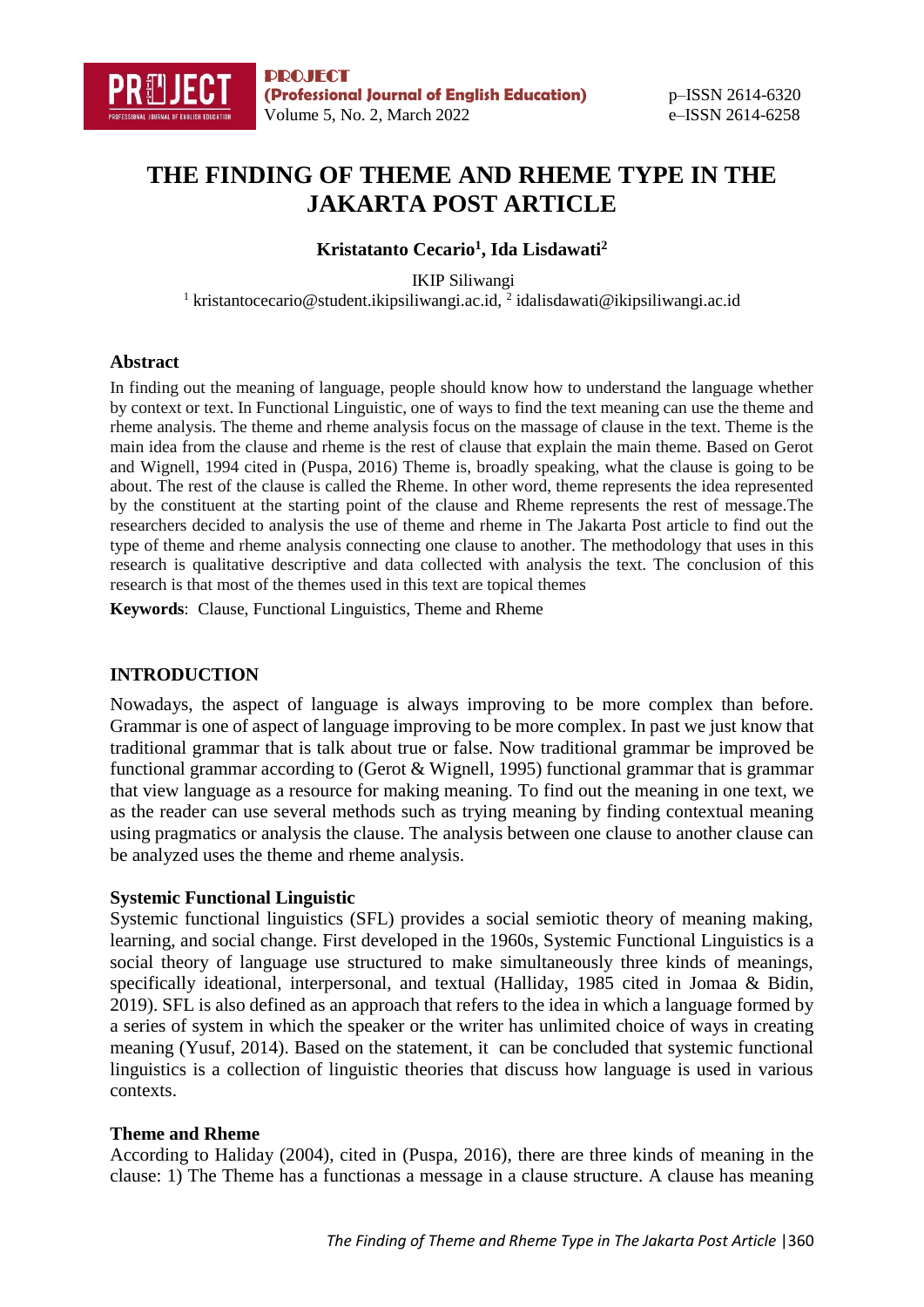

as a message, a quantum of information; the Theme is the point of departure for the message. It is the element the speaker selects for prepare what he is going to say; 2) The Subject has a function as exchange in the structure of the clause. A clause has meaning as an exchange, a transaction between speaker and listener; the subject is the guarantee of the exchange. This is the element that makes the person in charge responsible for the truth of what they say; 3) The Actor functions in the structure of the clause as representation. A clause has meaning as a representation of several processes in continous human experience; the actor is the active participant in that process. It is the element that speaker portrays the one that does the deed.

The topical theme is a description of the situation that is being experienced by the author, the first element in the clause that expresses some kind of "representational meaning" (Martin, Matthiessen& Painter, cited in (Emilia, 2014). The theme of a clause ends with the first constituent related with tansitivity function: participant or subject, circumstance adjunct or complement, process or function (Halliday, 2014). Topical theme is a theme that represents the meaning that is in the topic to be discussed. In addition, there are also interpersonal themes that are themes that wants to be expressed from the person of the speaker, The interpersonal theme is the interpersonal part of the theme and it is often used to indicate the writer's or speaker's personal judgment on the meaning (William, 1993, cited Emilia, 2014). this is also the personality of the speakers. The textual themes are elements " which do not express any interpersonal or experiental meaning, but which are doing important cohesive work in relating the clause to its context' (Eggins, 1994, cited in (Emilia, 2014). It can also be interpreted as to where the theme covered by the speaker in accordance to the context will discuss it also aims to keep the text in the context that will be discussed.

In this reaserch, the reserachers focus on the first point of Haliday in usage of theme and rheme for analysis in text Jakarta post article entitled "Natural disasters loom large in Sulawesi". The analysis in this research is analyzing the type of theme that uses in-text Jakarta post article "Natural disasters loom large in Sulawesi" related to several types of themes that will explain deeply are textual, interpersonal, and topical.

# **METHOD**

Data that collected by analysis the text news from Jakarta post article on Friday January 27, 2017 entitled "Natural disasters loom large in Sulawesi." Methodology used in this research for processing the data was qualitative descriptive. Qualitative research is mostly associated with words, language and experiences rather than measurements, statistics and numerical figures, and the descriptive research according to (Gerot & Wignell, 1995) Descriptive research refers to research studies that have as their main objective the accurate portrayal of the characteristics of persons, situations or groups. The design of research for collecting the data is quasiexperimental. After determining the clause used to analysis clause use theme and rheme approach, they tried to classify the clause into the type of theme and rheme. To describe the result of data analysis, the researchers use descriptive.

# **RESULTS AND DISCUSSION**

### **Results**

Based on the the text, there was several claused could be analysed using theme and rheme approach. The data will explain based on the clause to determine the type of theme.

*1. Natural disasters are looming large in some parts of Sulawesi, as floods have inundated hundreds of houses in Gorontalo and landslides have hit North Sulawesi.*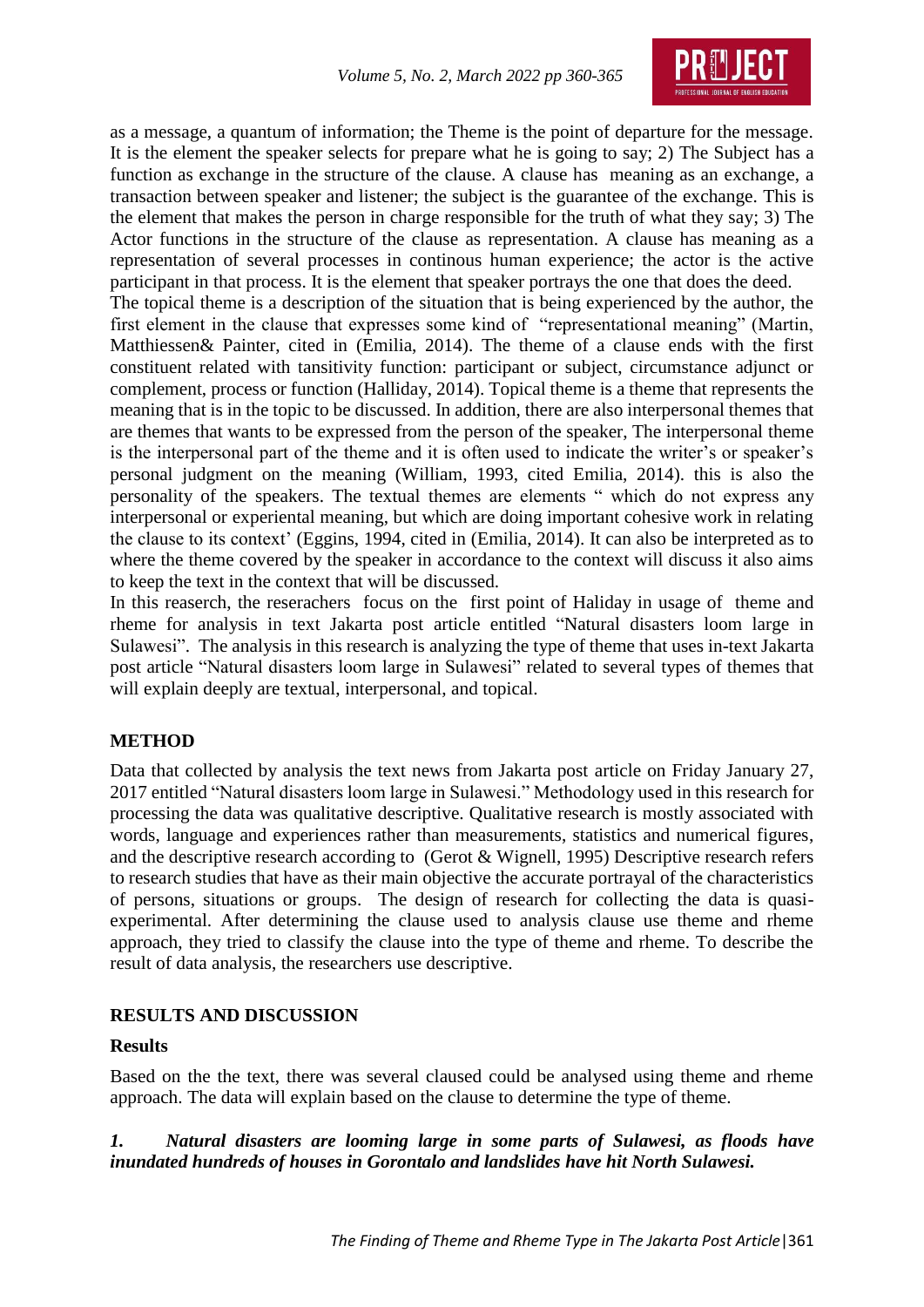

In that sentence is have two clauses, first clause :

## **Natural disasters** are looming large in some parts of Sulawesi

Theme topical Rheme

Second clause :

**as floods** have inundated hundreds of houses in Gorontalo and landslides have hit North Sulawesi.

| Theme topical<br>Rheme |
|------------------------|
|------------------------|

# *2. The number of districts hit by flooding has continued to increase in North Gorontalo regency, Gorontalo province, with almost 500 houses in seven districts inundated as of Friday.*

From that sentence have two clause, first clause :

**The number** of districts hit by flooding has continued to increase in North Gorontalo regency, Gorontalo province

| <b>TIME</b><br>rheme t<br>topical | heme : |  |
|-----------------------------------|--------|--|
| Second clause :                   |        |  |

**almost 500 houses** in seven districts inundated as of Friday.

Theme topical Rheme

*3. "The houses (topical teheme) are swamped by 30 to 80 centimeters [of water]," the North Gorontalo Disaster Mitigation Agency's (BPBD) (interpersonal) emergency section head Nurdin Humolungo told kompas.com*

From that sentence hadtwo clauses, first clause :

| the North Gorontalo<br>emergency | section |                 |                | Humolungo                                                      |
|----------------------------------|---------|-----------------|----------------|----------------------------------------------------------------|
|                                  |         |                 |                |                                                                |
|                                  |         |                 |                |                                                                |
| Theme topical                    |         |                 |                |                                                                |
|                                  |         | told kompas.com | Rheme<br>Rheme | are swamped by 30 to 80 centimeters [of water],<br>head Nurdin |

*4. Nurdin (interpersonal) said the BPBD had encountered challenges such as landslides in Tolinggula district when (textual; subordination)distributing aid and evacuating victims from their homes amid flooding in the regency since Thursday.*

From that sentence have two clauses, first clause : **Nurdin** said the BPBD had encountered challenges such as landslides in Tolinggula district Theme topical (participant) Rheme

Second clause :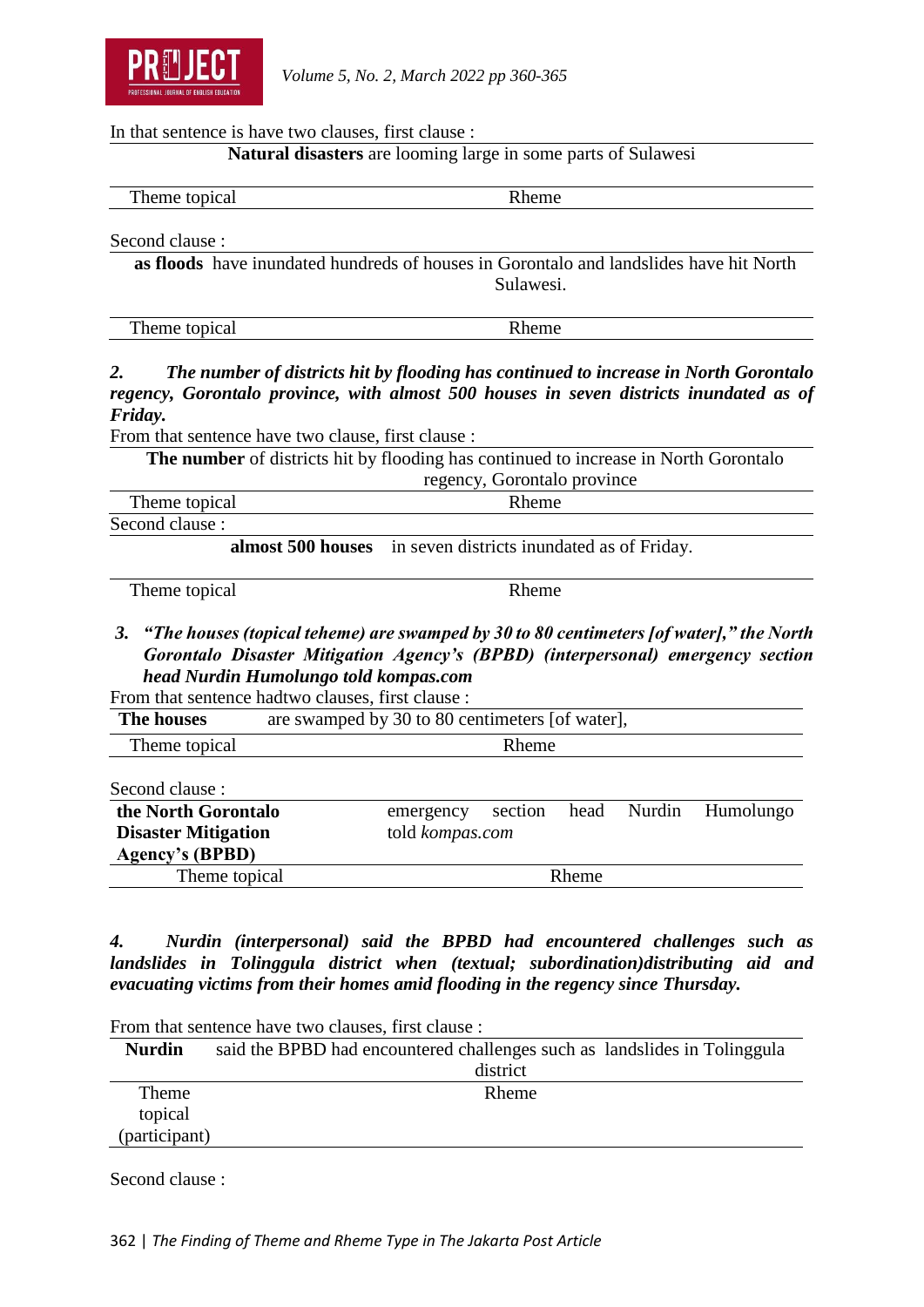

**when** distributing aid and evacuating victims from their homes amid flooding in the regency since Thursday.

| Theme textual | Kheme |
|---------------|-------|
| (conjuction)  |       |

*5. On Thursday (circumstance topical), landslides also hit Tambulinas, where (circumstance topical)a main road between Manado and Tomohon in North Sulawesi is located.* These sentence just have clause because the theme in that sentence just theme topical

(circumstance)

| <b>On Thursday</b>           | landslides also hit Tambulinas, where a main road |
|------------------------------|---------------------------------------------------|
|                              | between Manado and Tomohon in North Sulawesi      |
|                              | is located.                                       |
| Theme topical (circumstance) | <b>Rheme</b>                                      |

*6. Some 40 meters of the road is blocked by stones, soil and bamboo. We (participant)are still waiting for two excavators to clear the road of big stones," Tomohon BPBD head Robby Kalangi (participant)said on Friday.*

From that sentence, It had two clauses, first clause :

| Some 40 meters               | of the road is blocked by stones, soil and        |
|------------------------------|---------------------------------------------------|
|                              | bamboo.                                           |
| Theme topical (circumstance) | Rheme                                             |
| First clause:                |                                                   |
| We                           | are still waiting for two excavators to clear the |
|                              | road of big stones                                |
| Theme topical (participant)  | Rheme                                             |
| Second clause :              |                                                   |
| <b>Tomohon BPBD</b>          | head Robby Kalangi said on Friday.                |
| Theme topical (participant)  | Rheme                                             |
|                              |                                                   |

7. *The Meteorology, Climatology and Geophysics Agency (BMKG) has issued (topical) early warnings for several cities and districts in North Sulawesi on expected heavy rains and landslides. Bad weather (circumstance topical ) is expected to hit North Sulawesi until February*.

From that sentence, It had two clauses, first clause:

| The Meteorology,            | has issued early warnings for several cities  |
|-----------------------------|-----------------------------------------------|
| <b>Climatology and</b>      |                                               |
| <b>Geophysics Agency</b>    |                                               |
| (BMKG)                      |                                               |
| Theme topical (participant) | Rheme                                         |
| Second clause :             |                                               |
| <b>Districts</b>            | in North Sulawesi on expected heavy rains and |
|                             | landslides                                    |

Rheme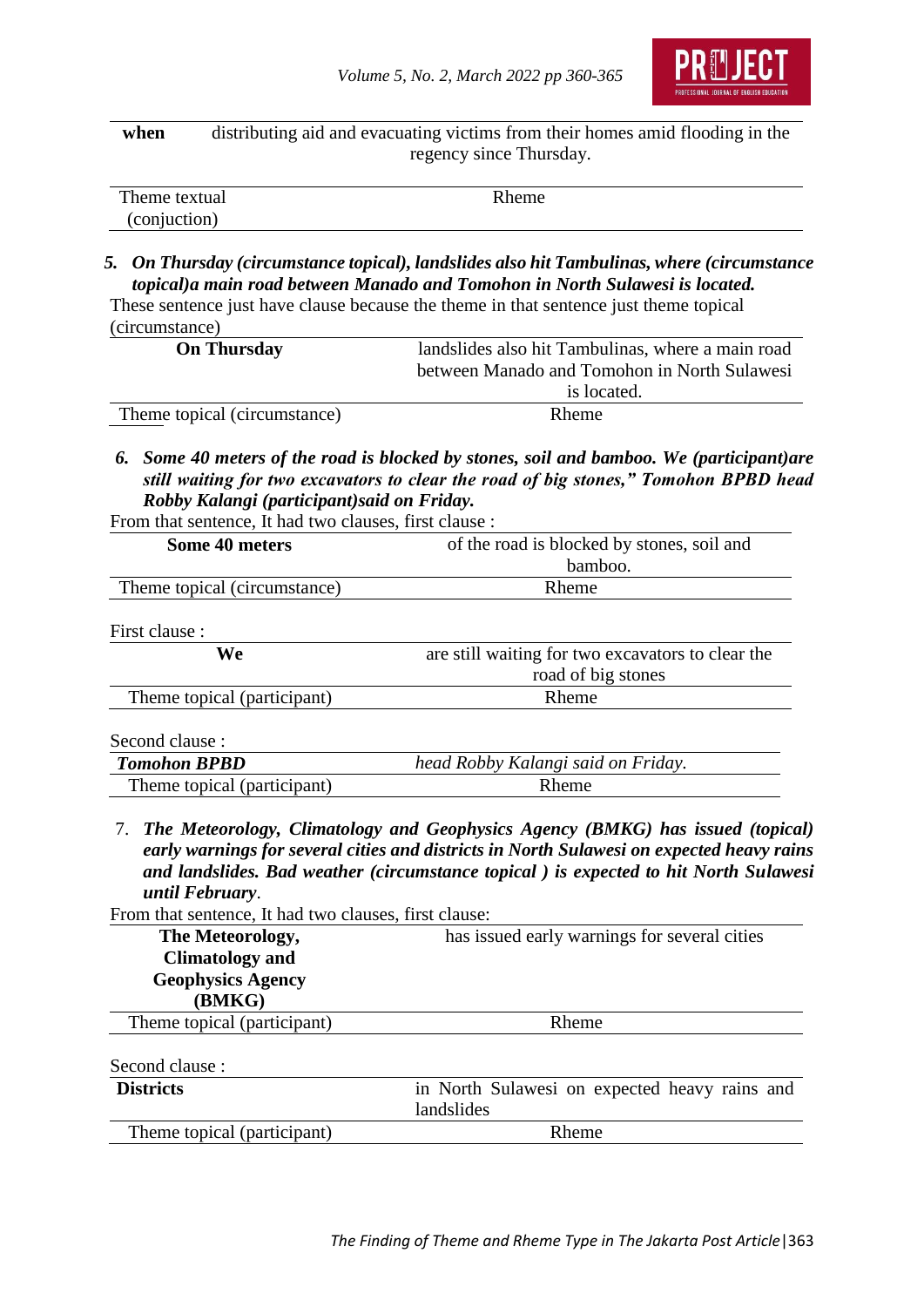

### *8. Meanwhile,the Central Sulawesi BPBD also urged residents to remain on alert regarding extreme weather that was expected to hit the province.* This sentence just had one clause :

**Meanwhile,the Central Sulawesi BPBD** also urged residents to remain on alert regarding extreme weather that was expected to hit the province.

| Theme<br>Topical (participant)<br>. ലക |  |
|----------------------------------------|--|

# *9. Floods (participant ) have also hit the northern part of Central Sulawesi, Antara news agency(participant) reported.*

From that sentence, It had two clauses, first clause :

| <b>Floods</b>               | have also hit the northern part of Central Sulawesi |
|-----------------------------|-----------------------------------------------------|
| Theme topical (participant) | Rheme                                               |
| Second clause :             |                                                     |
| Antara                      | news agency reported                                |
| Theme topical (participant) | Rheme                                               |

### **Discussion**

Based on the data1, First and second clause is use topical theme, first talk about natural disaster as the main idea and the second talk flood as the main idea, this sentence is cohesion, in other word first clause and second clause is cohesion, because first clause and second clause talk about same case and kind of disaster of main idea of first clause as flood. In data two, First clause and second clause in that sentence is using theme topical on their clause. From clause one reader can know how many district that hit by flood and second clause use '500 houses' as the theme that indicate and inform the reader thing that hit by flood in the district that explain in first clause is houses and number of houses is 500. In data three, in this sentence reader can know the theme that uses is topical theme, because the house and the North Gorontalo Disaster mitigation agency's (BPBD) is kind of noun and their as the subject. the previous sentence the theme is house and in this sentence the theme on the first clause is house too. In data four, the sentence has two clause first clause has 'Nurdin' as theme (topical) and second clause has ' when' as the theme (textual), first and second clause has different kind of theme, meaning that can get by the reader from the first clause is theme "Nurdin' said something about condition in tolinggula, and theme 'when ' followed the first clause and meaning that canget from second clause is that conditionthat show in first clause is happen in time or in process that explain on second clause. In data five, the analysis shows theme that use in this sentence is word "on Thursday" is adverb of time based on theory on introduction that word is belong to topical theme (circumstance) and rheme is the rest after theme. It devided into two sentences. In the first sentence, sentence number 1 that appears in table above have theme topical (circumstance) and the rest is rheme. This sentence has cohesion with previous sentence, meaning that make by cohesion is in previous sentence reader can find word " main road between…" the condition that happen in the main road on previous sentence is explained in this sentence. Meanwhile in second sentence, has two clause. First clause has theme topical "we" and the second clause have theme topical "tomohon BPBD head robby kalangi" and the rest of the clause, on first and second is rheme. The clause of sentence two has cohesion that is condition of the main road and hope from BPBD and the cohesion all of that with second clause of sentence two is, all of condition and hope said by Robby kalangi that explained in second clause.in data six, there